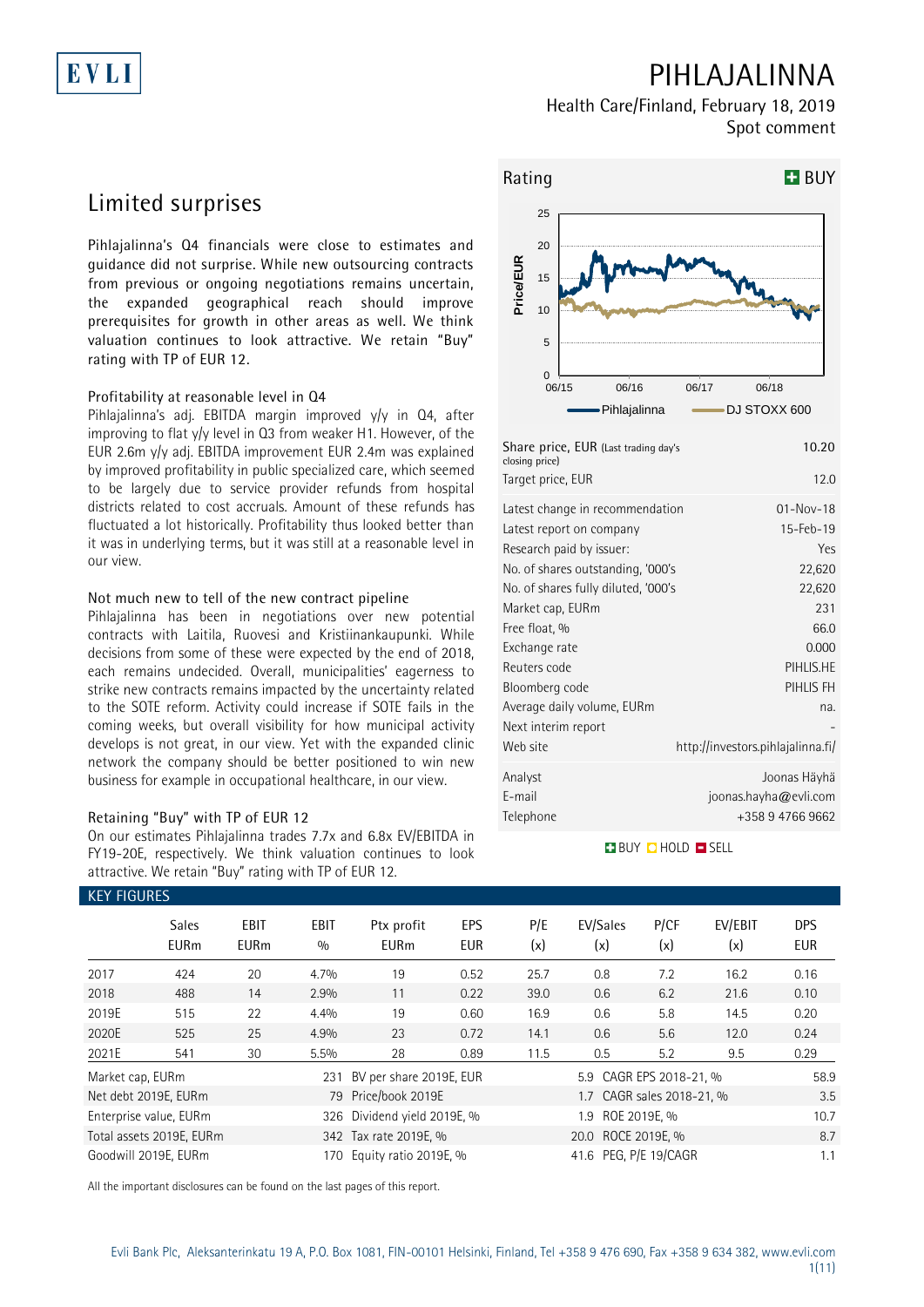### **Health Care/Finland, February 18, 2019 Spot comment**

### **Estimates**

Our estimates do not yet reflect IFRS 16.

| Net sales                    | 2017                         | Q1'18 | Q2'18 | Q3'18 | Q4'18 | 2018E | Q1'19E  | Q2'19E | Q3'19E | Q4'19E | 2019E | 2020E |
|------------------------------|------------------------------|-------|-------|-------|-------|-------|---------|--------|--------|--------|-------|-------|
| <b>Corporate Customers</b>   | 82.6                         | 26.2  | 25.3  | 22.8  | 29.4  | 103.7 | 28.1    | 27.2   | 24.7   | 31.4   | 111.3 | 113.5 |
| of which insurance companies | 26.6                         | 6.6   | 6.6   | 5.3   | 6.7   | 25.2  | 6.6     | 6.6    | 5.3    | 6.7    | 25.2  | 25.7  |
| of which other corporates    | 56.0                         | 19.6  | 18.7  | 17.5  | 22.7  | 78.5  | 21.5    | 20.6   | 19.4   | 24.7   | 86.1  | 87.8  |
| <b>Private Customers</b>     | 67.9                         | 22.2  | 24.3  | 21.0  | 24.6  | 92.1  | 23.1    | 25.3   | 21.9   | 25.6   | 95.9  | 97.9  |
| Public sector customers      | 330.5                        | 85.1  | 90.3  | 85.7  | 88.6  | 349.7 | 89.3    | 94.6   | 89.9   | 92.9   | 366.7 | 374.0 |
| Total                        | 424.0                        | 119.3 | 125.3 | 116.3 | 126.9 | 487.8 | 126.1   | 132.2  | 123.0  | 133.8  | 515.1 | 525.4 |
|                              |                              |       |       |       |       |       |         |        |        |        |       |       |
| Net sales growth             |                              |       |       |       |       |       |         |        |        |        |       |       |
| Corporate Customers          | $\overline{\phantom{a}}$     | 17.0% | 21.1% | 25.3% | 39.3% | 25.5% | $7.2\%$ | 7.4%   | 8.1%   | 6.6%   | 7.3%  | 2.0%  |
| <b>Private Customers</b>     | $\overline{\phantom{a}}$     | 16.8% | 35.0% | 54.4% | 42.2% | 35.6% | 4.3%    | 4.1%   | 4.4%   | 4.0%   | 4.2%  | 2.0%  |
| Public sector customers      | $\qquad \qquad \blacksquare$ | 2.5%  | 9.9%  | 6.1%  | 4.9%  | 5.8%  | 4.9%    | 4.8%   | 4.9%   | 4.8%   | 4.9%  | 2.0%  |
| Total                        | $6.2\%$                      | 8.5%  | 17.5% | 17.0% | 17.5% | 15.0% | 5.7%    | 5.5%   | 5.8%   | 5.4%   | 5.6%  | 2.0%  |
|                              |                              |       |       |       |       |       |         |        |        |        |       |       |
| Adj. EBITDA (group)          | 34.0                         | 3.9   | 6.6   | 10.7  | 11.1  | 32.3  | 10.1    | 10.4   | 10.8   | 11.0   | 42.3  | 44.7  |
| Adj. EBITDA-margin (group)   | 8.0%                         | 3.3%  | 5.3%  | 9.2%  | 8.7%  | 6.6%  | 8.0%    | 7.9%   | 8.8%   | 8.2%   | 8.2%  | 8.5%  |

*Source: Pihlajalinna, Evli Research*

### **Valuation**

On our estimates Pihlajalinna now trades ~20% discount on EV/EBITDA in FY19-21E. We note that EBIT is burdened by PPA amortizations at least in 2019E still. It is also noteworthy that EV-based comparisons may be distorted by different approaches and timing with which IFRS 16 is reflected in estimates. Our estimates for Pihlajalinna do not yet reflect IFRS 16.

|                                              | yet reflect IFRS 16. |             |                               |        |        |         |         |         |       |       |       |
|----------------------------------------------|----------------------|-------------|-------------------------------|--------|--------|---------|---------|---------|-------|-------|-------|
|                                              |                      |             |                               |        |        |         |         |         |       |       |       |
|                                              |                      |             |                               |        |        |         |         |         |       |       |       |
|                                              | Security             | <b>MCAP</b> | EV/EBITDA EV/EBITDA EV/EBITDA |        |        | EV/EBIT | EV/EBIT | EV/EBIT | P/E   | P/E   | P/E   |
| PIHLAJALINNA PEER GROUP                      | identifier           | Local FX    | 19                            | 20     | 21     | 19      | 20      | 21      | 19    | 20    | 21    |
| Ambea AB                                     | AMBEA-SE             | 5607        | 9.9x                          | 7.8x   | 6.7x   | 16.4x   | 11.0x   | 8.4x    | 12.2x | 10.5x | 9.3x  |
| Attendo AB                                   | ATT-SE               | 9531        | 9.6x                          | 8.3x   | 7.3x   | 14.7x   | 12.4x   | 10.6x   | 16.2x | 13.8x | 12.0x |
| Cambian Group Plc                            | CMBN-GB              |             |                               |        |        |         |         |         |       |       |       |
| Capio AB                                     | CAPIO-SE             | 8173        |                               |        |        |         |         |         |       |       |       |
| CareTech Holdings PLC                        | CTH-GB               | 370         | 9.6x                          | 8.2x   | 7.5x   | 11.5x   | 9.6x    | 8.5x    | 9.4x  | 7.9x  | 6.9x  |
| Fresenius SE & Co. KGaA                      | FRE-DE               | 26236       | 6.6x                          | 6.1x   | 5.6x   | 8.7x    | 8.2x    | 7.4x    | 13.8x | 13.0x | 11.7x |
| Georgia Healthcare Group Plc                 | GHG-GB               | 299         | 8.1x                          | 6.6x   | 5.7x   | 10.2x   | 8.0x    | 7.0x    | 18.2x | 13.5x | 11.2x |
| <b>GHP Specialty Care AB</b>                 | GHP-SE               | 930         | 10.2x                         | 8.8x   |        | 14.4x   | 12.6x   |         | 18.4x | 18.9x |       |
| Humana AB                                    | HUM-SE               | 3598        | 9.6x                          | 8.6x   | 8.3x   | 12.2x   | 10.8x   | 9.9x    | 12.4x | 11.2x | 10.4x |
| Korian SA                                    | <b>KORI-FR</b>       | 2761        | 10.5x                         | 9.8x   | 8.5x   | 16.1x   | 14.6x   | 12.8x   | 21.5x | 18.5x | 17.5x |
| <b>LNA Sante SA</b>                          | LNA-FR               | 439         | 11.0x                         | 9.9x   |        | 13.2x   | 11.6x   |         | 15.9x | 13.7x |       |
| <b>Mediclinic International Plc</b>          | MDC-GB               | 2312        | 7.5x                          | 6.8x   | 6.6x   | 11.2x   | 10.0x   | 9.5x    | 10.6x | 9.2x  | 8.4x  |
| Orpea SA                                     | ORP-FR               | 6207        | 16.7x                         | 15.7x  | 12.4x  | 23.4x   | 22.0x   | 17.3x   | 24.3x | 21.6x | 19.2x |
| <b>RHON-KLINIKUM AG</b>                      | RHK-DE               | 1546        | 11.8x                         | 11.1x  | 11.2x  | 22.8x   | 23.9x   | 23.7x   | 35.1x | 34.4x | 31.6x |
| Spire Healthcare Group PLC                   | SPI-GB               | 495         | 7.4x                          | 6.7x   | 6.1x   | 17.1x   | 14.8x   | 13.0x   | 16.5x | 13.8x | 13.0x |
| Terveystalo Oy Class A                       | <b>TTALO-FI</b>      | 1100        | 10.7x                         | 9.7x   | 8.7x   | 18.1x   | 16.4x   | 14.7x   | 16.1x | 16.1x | 14.1x |
| Peer Group Median                            |                      | 4838        | 9.8x                          | 8.5x   | 7.4x   | 14.6x   | 12.0x   | 10.2x   | 16.2x | 13.8x | 11.9x |
| Peer Group Average                           |                      | 2312        | 10.0x                         | 8.9x   | 7.9x   | 15.0x   | 13.3x   | 11.9x   | 17.2x | 15.4x | 13.8x |
| Pihlajalinna (Evli est.)                     |                      | 232         | 7.7x                          | 6.8x   | 5.8x   | 14.6x   | 12.0x   | 9.6x    | 17.0x | 14.2x | 11.6x |
| Pihlajalinna premium/discount to peer median |                      |             | $-21%$                        | $-20%$ | $-21%$ | 0%      | 0%      | $-7%$   | 5%    | 3%    | $-3%$ |

*Source: Factset, Evli Research*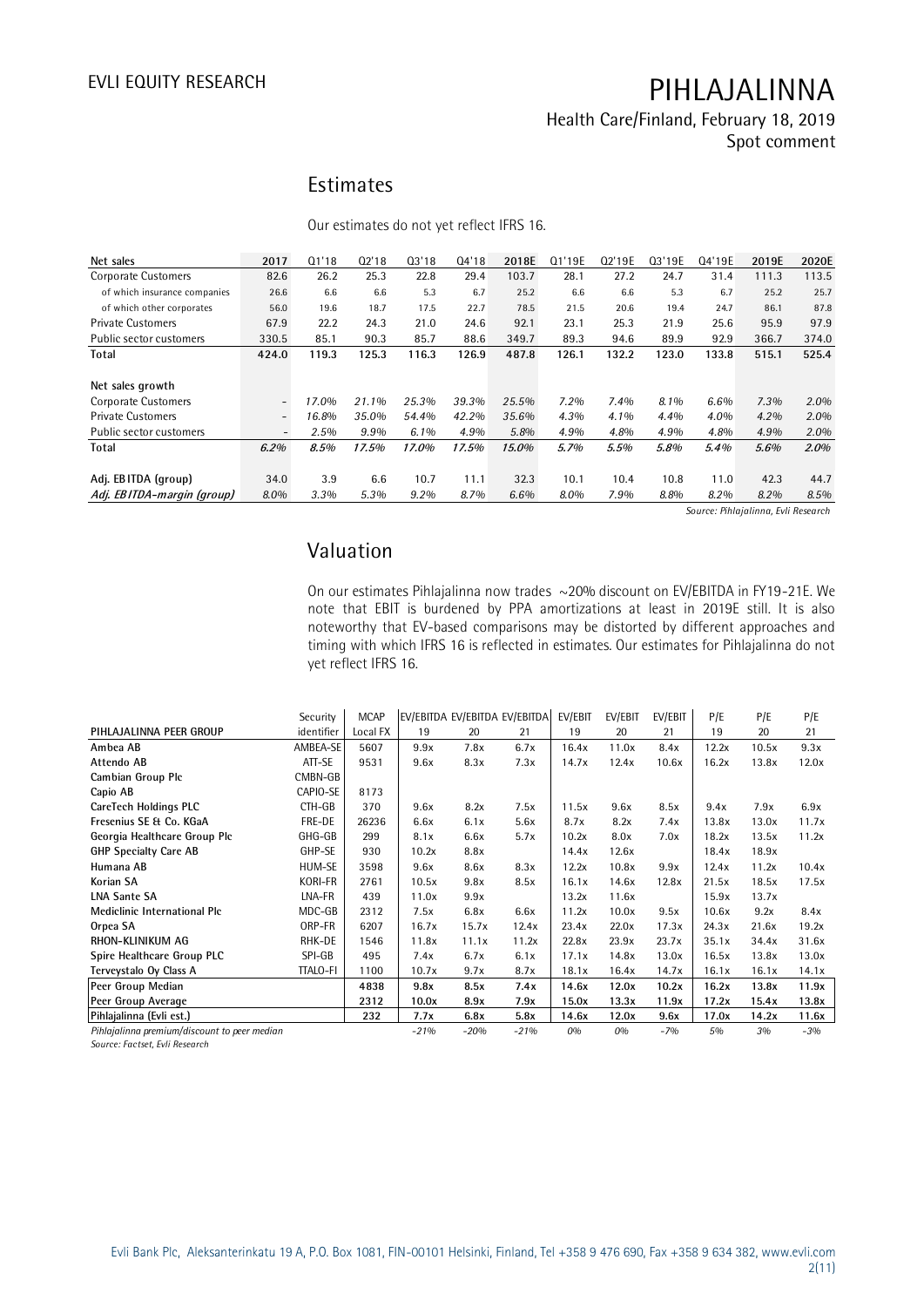| VALUATION RESULTS        | <b>BASE CASE DETAILS</b>   | VALUATION ASSUMPTIONS   | ASSUMPTIONS FOR WACC           |      |
|--------------------------|----------------------------|-------------------------|--------------------------------|------|
| Current share price      | 10.20 PV of Free Cash Flow | 186 Long-term growth, % | 2.0 Risk-free interest rate, % | 2.25 |
| DCF share value          | 14.71 PV of Horizon value  | 256 WACC, %             | 7.0 Market risk premium, %     | 5.8  |
| Share price potential, % | 44.2 Unconsolidated equity | $-16$ Spread, %         | 0.5 Debt risk premium, %       | 2.8  |
| Maximum value            | 16.7 Marketable securities | 36 Minimum WACC, %      | 6.5 Equity beta coefficient    | 0.80 |
| Minimum value            | 13.0 Debt - dividend       | -129 Maximum WACC, %    | 7.5 Target debt ratio, %       | 20   |
| Horizon value, %         | 57.9 Value of stock        | 333 Nr of shares, Mn    | 22.6 Effective tax rate, %     | 25   |

| DCF valuation, EURm       | 2018   | 2019E        | 2020E        | 2021E        | 2022E       | 2023E       | 2024E        | 2025E  | 2026E          | 2027E          | 2028E       | Horizon |
|---------------------------|--------|--------------|--------------|--------------|-------------|-------------|--------------|--------|----------------|----------------|-------------|---------|
| Net sales                 | 488    | 515          | 525          | 541          | 557         | 574         | 591          | 609    | 627            | 646            | 659         | 672     |
| Sales growth, %           | 15.0   | 5.6          | 2.0          | 3.0          | 3.0         | 3.0         | 3.0          | 3.0    | 3.0            | 3.0            | 2.0         | 2.0     |
| Operating income (EBIT)   | 14     | 22           | 25           | 30           | 31          | 32          | 33           | 33     | 35             | 32             | 33          | 34      |
| EBIT margin, %            | 2.9    | 4.4          | 4.9          | 5.5          | 5.5         | 5.5         | 5.5          | 5.5    | 5.5            | 5.0            | 5.0         | 5.0     |
| + Depreciation+amort.     | 18     | 20           | 20           | 19           | 18          | 17          | 16           | 16     | 16             | 16             | 16          |         |
| - Income taxes            | $-5$   | $-4$         | $-5$         | $-6$         | $-6$        | $-6$        | $-7$         | $-7$   | $-7$           | $-6$           | $-7$        |         |
| - Change in NWC           | 4      | 2            |              |              |             |             |              |        |                | $\overline{2}$ |             |         |
| NWC / Sales, %            | $-8.1$ | $-8.0$       | $-8.0$       | $-8.0$       | $-8.0$      | $-8.0$      | $-8.0$       | $-8.0$ | $-8.0$         | $-8.0$         | $-8.0$      |         |
| + Change in other liabs   | $-1$   | $\mathbf{0}$ | $\mathbf{0}$ | $\mathbf{0}$ | $\mathbf 0$ | $\mathbf 0$ | 0            | 0      | $\overline{0}$ | 0              | 0           |         |
| - Capital Expenditure     | $-102$ | $-20$        | $-13$        | $-14$        | $-15$       | $-16$       | $-17$        | $-18$  | $-18$          | $-18$          | $-19$       | $-19$   |
| Investments / Sales, %    | 20.8   | 3.9          | 2.5          | 2.6          | 2.7         | 2.8         | 2.9          | 3.0    | 2.9            | 2.8            | 2.9         | 2.9     |
| - Other items             | $-1$   | 0            | 0            | $\mathbf{0}$ | $\mathbf 0$ | $\mathbf 0$ | $\mathbf{0}$ | 0      | $\mathbf 0$    | 0              | $\mathbf 0$ |         |
| = Unlevered Free CF (FCF) | $-72$  | 20           | 28           | 30           | 29          | 27          | 26           | 26     | 27             | 25             | 25          | 500     |
| $=$ Discounted FCF (DFCF) |        | 19           | 25           | 25           | 22          | 20          | 18           | 16     | 16             | 14             | 13          | 256     |
|                           |        |              |              |              |             |             |              |        |                |                |             |         |
| $=$ DFCF min WACC         |        | 19           | 25           | 25           | 23          | 20          | 18           | 17     | 16             | 14             | 13          | 297     |
| $=$ DFCF max WACC         |        | 19           | 24           | 25           | 22          | 19          | 17           | 16     | 15             | 13             | 12          | 222     |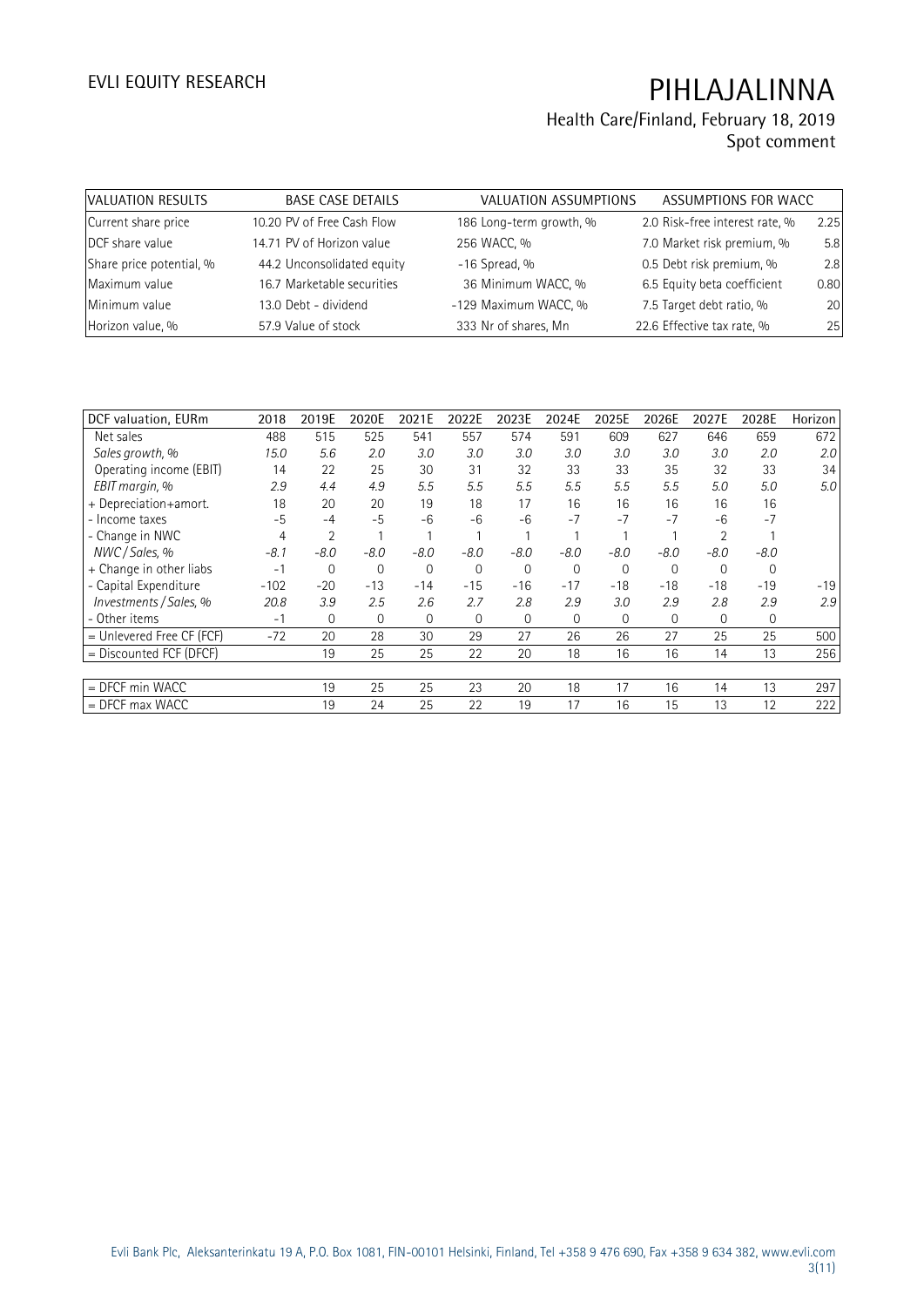| <b>INTERIM FIGURES</b>               |                     |                |                |                 |       |                |         |                |         |       |       |         |
|--------------------------------------|---------------------|----------------|----------------|-----------------|-------|----------------|---------|----------------|---------|-------|-------|---------|
| EVLI ESTIMATES, EURm                 | 201801              | 201802         | 201803         | 201804          | 2018  | 2019Q1E        | 2019Q2E | 2019Q3E        | 2019Q4E | 2019E | 2020E | 2021E   |
| Net sales                            | 119                 | 125            | 116            | 127             | 488   | 126            | 132     | 123            | 134     | 515   | 525   | 541     |
| EBITDA                               | $\overline{4}$      | $\overline{7}$ | 11             | 11              | 32    | 10             | 10      | 11             | 11      | 42    | 45    | 49      |
| EBITDA margin (%)                    | 3.3                 | 5.3            | 9.1            | 8.7             | 6.6   | 8.0            | 7.9     | 8.8            | 8.2     | 8.2   | 8.6   | $9.0\,$ |
| EBIT                                 | $\mathbf{0}$        | $\overline{2}$ | 6              | $\overline{7}$  | 14    | 5              | 5       | 6              | 6       | 22    | 25    | 30      |
| EBIT margin (%)                      | $-0.3$              | 1.5            | 5.1            | 5.1             | 2.9   | 4.1            | 4.1     | 4.7            | 4.5     | 4.4   | 4.9   | 5.5     |
| Net financial items                  | $-1$                | $-1$           | $-1$           | $-1$            | $-3$  | $-1$           | $-1$    | $-1$           | $-1$    | $-3$  | $-3$  | $-2$    |
| Pre-tax profit                       | $-1$                | 1              | 5              | 6               | 11    | $\overline{4}$ | 5       | 5              | 5       | 19    | 23    | 28      |
| Tax                                  | $\mathbf 0$         | $\mathbf{0}$   | $-1$           | $-1$            | $-3$  | $-1$           | $-1$    | $-1$           | $-1$    | $-4$  | $-5$  | $-6$    |
| Tax rate (%)                         | 0.0                 | 23.1           | 23.5           | 22.8            | 25.2  | 20.0           | 20.0    | 20.0           | 20.0    | 20.0  | 20.0  | 20.0    |
| Net profit                           | $-2$                |                | $\overline{2}$ | 3               | 5     | 3              | 3       | $\overline{4}$ | 4       | 14    | 16    | 20      |
| EPS                                  | $-0.07$             | 0.05           | 0.10           | 0.15            | 0.22  | 0.11           | 0.15    | 0.17           | 0.17    | 0.60  | 0.72  | 0.89    |
| EPS adjusted (diluted no. of shares) | $-0.07$             | 0.05           | 0.10           | 0.15            | 0.22  | 0.11           | 0.15    | 0.17           | 0.17    | 0.60  | 0.72  | 0.89    |
| Dividend per share                   | 0.00                | 0.00           | 0.00           | 0.00            | 0.10  | 0.00           | 0.00    | 0.00           | 0.00    | 0.20  | 0.24  | 0.29    |
| SALES, EURm                          |                     |                |                |                 |       |                |         |                |         |       |       |         |
| Corporate Customers                  | 26                  | 25             | 25             | 29              | 106   | 28             | 27      | 25             | 31      | 111   | 113   | 117     |
| Private Customers                    | 22                  | 24             | 21             | 25              | 92    | 23             | 25      | 22             | 26      | 96    | 98    | 101     |
| Public sector customers              | 85                  | 90             | 84             | 89              | 348   | 89             | 95      | 90             | 93      | 367   | 374   | 385     |
| Eliminations                         | $-14$               | $-15$          | $-13$          | $-16$           | $-58$ | $-14$          | $-15$   | $-13$          | $-16$   | $-59$ | $-60$ | $-62$   |
| Total                                | 119                 | 125            | 116            | 127             | 488   | 126            | 132     | 123            | 134     | 515   | 525   | 541     |
| SALES GROWTH, Y/Y %                  |                     |                |                |                 |       |                |         |                |         |       |       |         |
| Corporate Customers                  | 17.0                | 21.1           | 35.7           | 39.3            | 27.8  | 7.2            | 7.4     | $-0.2$         | 6.6     | 5.4   | 2.0   | 3.0     |
| <b>Private Customers</b>             | 16.8                | 35.0           | 53.7           | 42.2            | 35.5  | 4.3            | 4.1     | 4.9            | 4.0     | 4.3   | 2.0   | 3.0     |
| Public sector customers              | 2.5                 | 9.9            | 3.6            | 4.9             | 5.2   | 4.9            | 4.8     | 7.4            | 4.8     | 5.5   | 2.0   | $3.0\,$ |
| Eliminations                         | $-1.4$              | 0.7            | 0.0            | 4.7             | 1.1   | 2.0            | 2.0     | 2.0            | 2.7     | 2.2   | 2.0   | $3.0\,$ |
| Total                                | 8.5                 | 17.5           | 16.8           | 17.6            | 15.0  | 5.7            | 5.5     | 6.0            | 5.4     | 5.6   | 2.0   | $3.0\,$ |
| EBIT, EURm                           |                     |                |                |                 |       |                |         |                |         |       |       |         |
| Group                                | $\mathsf{O}\xspace$ | $\overline{2}$ | 6              | $7\overline{ }$ | 14    | 5              | 5       | 6              | 6       | 22    | 25    | 30      |
| Total                                | $\mathbf 0$         | $\overline{2}$ | 6              | $\overline{7}$  | 14    | 5              | 5       | 6              | 6       | 22    | 25    | 30      |
| EBIT margin, %                       |                     |                |                |                 |       |                |         |                |         |       |       |         |
| Total                                | $-0.3$              | 1.5            | 5.1            | 5.1             | 2.9   | 4.1            | 4.1     | 4.7            | 4.5     | 4.4   | 4.9   | $5.5\,$ |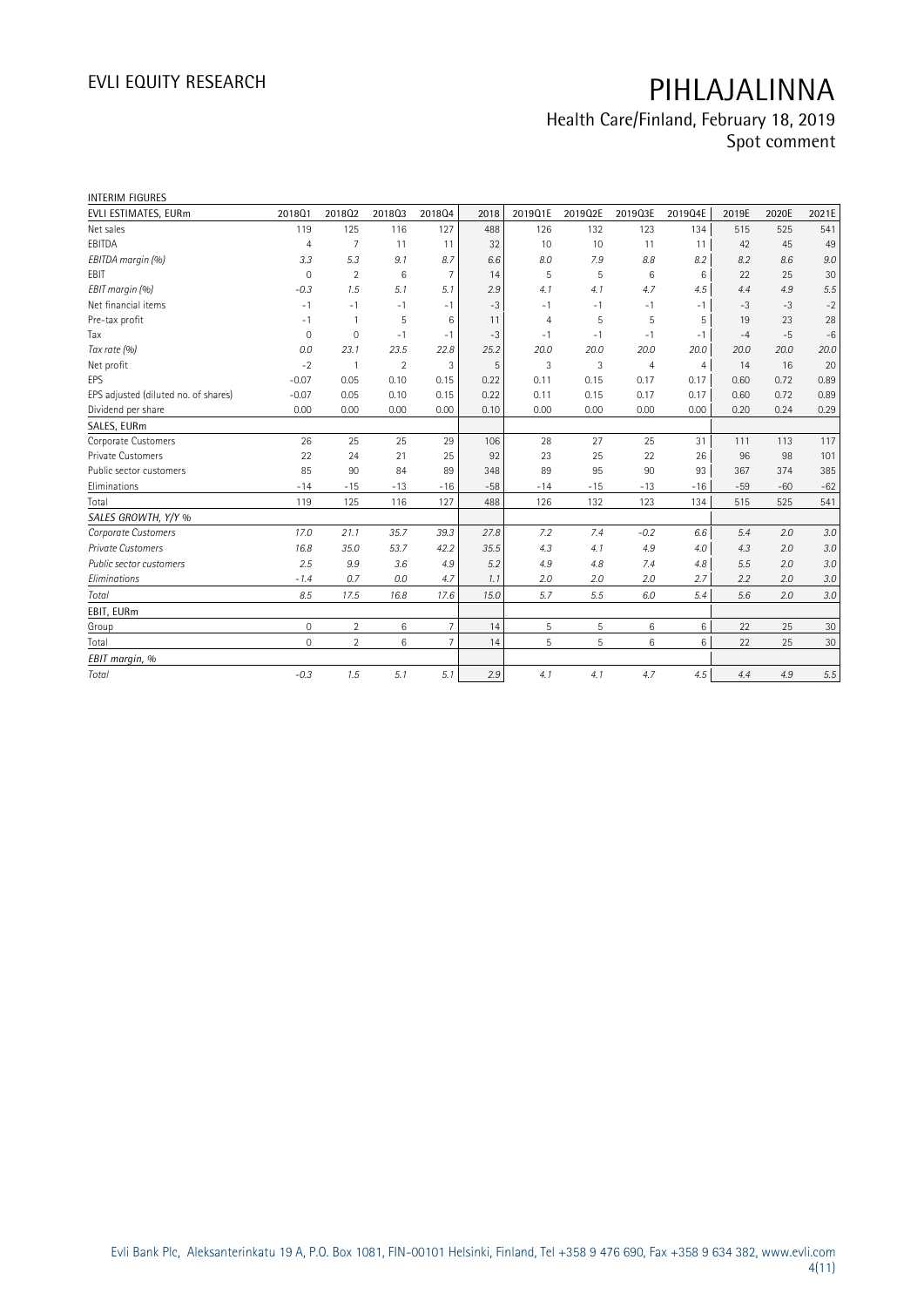| INCOME STATEMENT, EURm                   | 2014                      | 2015           | 2016                | 2017                | 2018           | 2019E               | 2020E               | 2021E                     |
|------------------------------------------|---------------------------|----------------|---------------------|---------------------|----------------|---------------------|---------------------|---------------------------|
| Sales                                    | 149                       | 213            | 399                 | 424                 | 488            | 515                 | 525                 | 541                       |
| Sales growth (%)                         | 42.6                      | 43.3           | 87.0                | 6.2                 | 15.0           | 5.6                 | 2.0                 | 3.0                       |
| Costs                                    | $-135$                    | $-201$         | $-370$              | $-390$              | $-455$         | $-473$              | $-480$              | $-492$                    |
| Reported EBITDA                          | 14                        | 13             | 29                  | 34                  | 32             | 42                  | 45                  | 49                        |
| Extraordinary items in EBITDA            | $\mathsf{O}\xspace$       | $\mathbf 0$    | $\mathbf 0$         | 0                   | $\mathbf 0$    | $\mathbf 0$         | $\mathbf 0$         | $\mathbf 0$               |
| EBITDA margin (%)                        | 9.3                       | 6.0            | 7.4                 | 8.1                 | 6.6            | 8.2                 | 8.6                 | 9.0                       |
| Depreciation                             | -6                        | -8             | $-13$               | $-14$               | $-18$          | $-20$               | $-20$               | $-19$                     |
| EBITA                                    | 8                         | 5              | 17                  | 20                  | 14             | 22                  | 25                  | 30                        |
| Goodwill amortization / writedown        | $\mathbf 0$               | $\mathbf 0$    | $\mathbb O$         | $\mathbb O$         | $\mathbf 0$    | $\mathbb O$         | $\mathbb O$         | $\mathbf 0$               |
| Reported EBIT                            | 8                         | $\mathsf S$    | 17                  | 20                  | 14             | 22                  | 25                  | 30                        |
| EBIT margin (%)                          | 5.4                       | 2.2            | 4.2                 | 4.7                 | 2.9            | 4.4                 | 4.9                 | 5.5                       |
| Net financials                           | $-3$                      | $-2$           | $-1$                | $-1$                | $-3$           | $-3$                | $-3$                | $-2$                      |
| Pre-tax profit                           | 5                         | $\sqrt{2}$     | 15                  | 19                  | 11             | 19                  | 23                  | 28                        |
| Extraordinary items                      | $-2$                      | $-1$           | $-1$                | $-1$                | $-1$           | $\mathbf 0$         | $\mathbf 0$         | $\mathbf 0$               |
| Taxes                                    | $-1$                      | $\mathbf 0$    | $-3$                | $-3$                | $-3$           | $-4$                | $-5$                | $-6$                      |
| Minority shares                          | $\mathbb O$               | $-1$           | $-3$                | $-5$                | $-3$           | $-2$                | $-2$                | $-2$                      |
| Net profit                               | $\mathbf{1}$              | 1              | 8                   | 10                  | $\overline{4}$ | 14                  | 16                  | 20                        |
| <b>BALANCE SHEET, EURm</b>               |                           |                |                     |                     |                |                     |                     |                           |
| Assets                                   |                           |                |                     |                     |                |                     |                     |                           |
| Fixed assets                             | 47                        | 69             | 67                  | 83                  | 97             | 98                  | 91                  | 86                        |
| % of sales                               | 31                        | 32             | 17                  | 20                  | 20             | 19                  | 17                  | 16                        |
| Goodwill                                 | 56                        | 76             | 92                  | 104                 | 170            | 170                 | 170                 | 170                       |
| % of sales                               | 38                        | 36             | 23                  | 25                  | 35             | 33                  | 32                  | 31                        |
| Inventory                                | $\mathbf{1}$              | $\overline{2}$ | $\overline{2}$      | $\overline{2}$      | 3              | 3                   | 3                   | 3                         |
| % of sales                               | $\mathcal{I}$             | $\mathcal{I}$  | $\mathcal{I}$       | $\mathcal{I}$       | $\mathbf{1}$   | $\mathcal{I}$       | $\mathcal{I}$       | $\overline{\mathfrak{c}}$ |
| Receivables                              | 14                        | 20             | 27                  | 25                  | 40             | 33                  | 33                  | 34                        |
| % of sales                               | 10                        | 9              | $\overline{z}$      | 6                   | 8              | 6                   | 6                   | 6                         |
| Liquid funds                             | 11                        | 15             | 28                  | 37                  | 36             | 36                  | 37                  | 38                        |
| % of sales                               | $\overline{7}$            | $\overline{7}$ | $\overline{z}$      | 9                   | $\overline{7}$ | $\overline{7}$      | $\boldsymbol{7}$    | $\overline{7}$            |
| Total assets                             | 131                       | 185            | 218                 | 254                 | 349            | 342                 | 337                 | 334                       |
| Liabilities                              |                           |                |                     |                     |                |                     |                     |                           |
| Equity                                   | 10                        | 93             | 101                 | 106                 | 131            | 143                 | 154                 | 169                       |
| % of sales                               | $\overline{7}$            | 44             | 25                  | 25                  | 27             | 28                  | 29                  | 31                        |
| Deferred taxes                           | 4                         | $\mathsf S$    | 6                   | 6                   | 6              | 6                   | 6                   | 6                         |
| % of sales                               | 3                         | $\sqrt{2}$     | $\mathcal{I}$       | $\boldsymbol{\eta}$ | $\mathbf{1}$   | $\boldsymbol{\eta}$ | $\boldsymbol{\eta}$ | $\mathcal{I}$             |
| Interest bearing debt                    | 88                        | 42             | 52                  | 77                  | 129            | 115                 | 97                  | 77                        |
| % of sales                               | 59                        | 20             | 13                  | 18                  | 26             | 22                  | 18                  | 14                        |
| Non-interest bearing current liabilities | 27                        | 42             | 55                  | 62                  | 80             | 75                  | 76                  | 78                        |
| % of sales                               | 18                        | 20             | 14                  | 15                  | 16             | 15                  | 15                  | 15                        |
| Other interest free debt                 | $\overline{1}$            | 3              | 3                   | 3                   | 3              | 3                   | 3                   | 3                         |
| % of sales                               | $\overline{\mathfrak{1}}$ | $\mathcal{I}$  | $\mathcal{I}$       | $\mathcal{I}$       | $\mathcal{I}$  | $\mathcal{I}$       | $\mathcal{I}$       | $\overline{\mathfrak{1}}$ |
| Total liabilities                        | 131                       | 185            | 217                 | 254                 | 350            | 342                 | 337                 | 334                       |
| CASH FLOW, EURm                          |                           |                |                     |                     |                |                     |                     |                           |
| + EBITDA                                 | 14                        | 13             | 29                  | 34                  | 32             | 42                  | 45                  | 49                        |
| - Net financial items                    | -3                        | $\cdot$ 2      | $-1$                | $-1$                | -3             | -3                  | -3                  | $-2$                      |
| - Taxes                                  | $-1$                      | $\mathbf 0$    | $-2$                | $-4$                | $-4$           | $-4$                | $-5$                | $-6$                      |
| - Increase in Net Working Capital        | $\overline{4}$            | $\,9$          | $\overline{7}$      | 8                   | $\overline{4}$ | $\overline{2}$      | 1                   | $\overline{1}$            |
| $+/-$ Other                              | $-2$                      | $-2$           | $-4$                | $-5$                | $-4$           | $-2$                | $-2$                | $-2$                      |
| = Cash flow from operations              | 11                        | 19             | 30                  | 37                  | 30             | 38                  | 39                  | 42                        |
| - Capex                                  | $-28$                     | $-48$          | $-27$               | $-41$               | $-22$          | $-20$               | $-13$               | $-14$                     |
| - Acquisitions                           | $\mathbb O$               | $\mathbf 0$    | $\mathsf{O}\xspace$ | $\mathbf 0$         | $-79$          | $\mathbf 0$         | $\mathsf{O}\xspace$ | $\mathbf 0$               |
| + Divestments                            | $\mathsf{O}\xspace$       | $\mathbf 0$    | $\mathbb O$         | $\mathbf 0$         | $\mathbb O$    | $\mathbb O$         | $\mathbb O$         | $\mathbf 0$               |
| $=$ Net cash flow                        | $-17$                     | $-29$          | 3                   | $-4$                | $-72$          | 18                  | 26                  | 28                        |
| +/- Change in interest-bearing debt      | 46                        | $-46$          | 10                  | 25                  | 53             | $-14$               | $-19$               | $-20$                     |
| +/- New issues/buybacks                  | $-29$                     | 82             | $-1$                | $-2$                | 24             | $\mathbf 0$         | $\mathbf 0$         | $\mathsf{O}\xspace$       |
| - Paid dividend                          | $\mathbb O$               | $\mathbf 0$    | $\mathbf 0$         | $-3$                | $-3$           | $-2$                | $-4$                | $-5$                      |
| +/- Change in loan receivables           | $\circ$                   | $\mathbf{1}$   | $\mathbf{1}$        | $\mathbf 0$         | $-1$           | $\mathbb O$         | $\mathbb O$         | $\mathbf 0$               |
| Change in cash                           | $\mathsf{O}\xspace$       | 8              | 13                  | 15                  | $\mathbf{1}$   | $\mathbf{1}$        | 3                   | 3                         |
|                                          |                           |                |                     |                     |                |                     |                     |                           |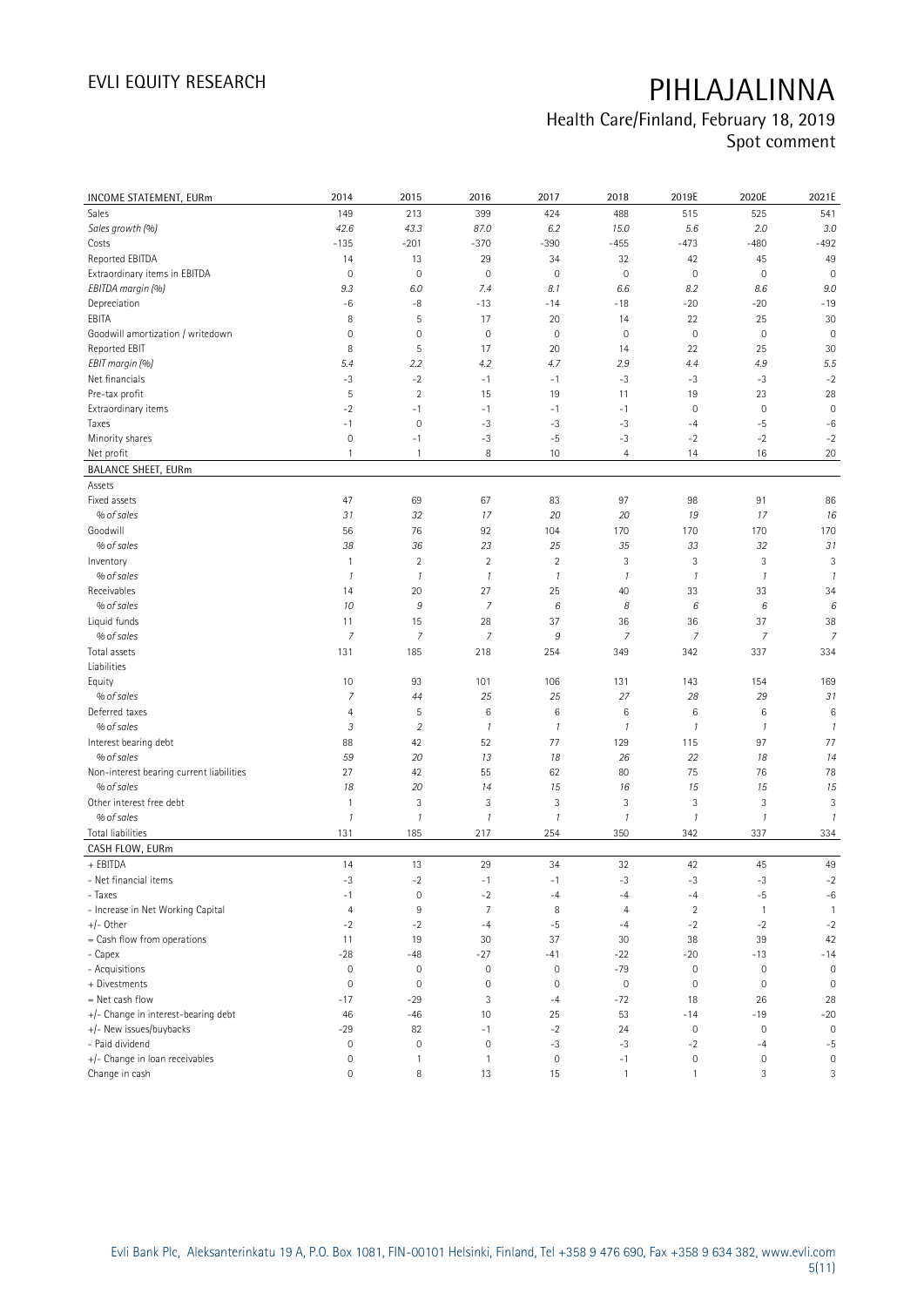| <b>KEY FIGURES</b>                  | 2015           | 2016    | 2017    | 2018    | 2019E   | 2020E   | 2021E   |
|-------------------------------------|----------------|---------|---------|---------|---------|---------|---------|
| M-cap                               | 256            | 380     | 275     | 195     | 231     | 231     | 231     |
| Net debt                            | 27             | 25      | 40      | 93      | 79      | 60      | 39      |
| Enterprise value                    | 286            | 416     | 325     | 303     | 326     | 306     | 283     |
| Sales                               | 213            | 399     | 424     | 488     | 515     | 525     | 541     |
| EBITDA                              | 13             | 29      | 34      | 32      | 42      | 45      | 49      |
| EBIT                                | 5              | 17      | 20      | 14      | 22      | 25      | 30      |
| Pre-tax                             | $\overline{2}$ | 15      | 19      | 11      | 19      | 23      | 28      |
| Earnings                            | $\overline{2}$ | 10      | 11      | 5       | 14      | 16      | 20      |
| Book value                          | 92             | 98      | 100     | 122     | 133     | 145     | 160     |
| Valuation multiples                 |                |         |         |         |         |         |         |
| EV/sales                            | 1.3            | 1.0     | 0.8     | 0.6     | 0.6     | 0.6     | 0.5     |
| EV/EBITDA                           | 22.5           | 14.2    | 9.5     | 9.4     | 7.7     | 6.8     | 5.8     |
| EV/EBITA                            | 60.8           | 25.1    | 16.2    | 21.6    | 14.5    | 12.0    | 9.5     |
| EV/EBIT                             | 60.8           | 25.1    | 16.2    | 21.6    | 14.5    | 12.0    | 9.5     |
| EV/operating cash flow              | 13.4           | 12.3    | 8.5     | 9.7     | 8.2     | 7.5     | 6.4     |
| EV/cash earnings                    | 28.6           | 15.8    | 11.2    | 11.8    | 9.2     | 8.1     | 6.9     |
| P/E                                 | 170.5          | 39.1    | 25.7    | 39.0    | 16.9    | 14.1    | 11.5    |
| P/E excl. goodwill                  | 170.5          | 39.1    | 25.7    | 39.0    | 16.9    | 14.1    | 11.5    |
| P/B                                 | 2.8            | 3.9     | 2.7     | 1.6     | 1.7     | 1.6     | 1.4     |
| P/sales                             | 1.2            | 1.0     | 0.6     | 0.4     | 0.4     | 0.4     | 0.4     |
| P/CF                                | 12.0           | 11.2    | 7.2     | 6.2     | 5.8     | 5.6     | 5.2     |
| Target EV/EBIT                      | 0.0            | 0.0     | $0.0\,$ | 0.0     | 16.1    | 13.4    | 10.7    |
| Target P/E                          | 0.0            | 0.0     | 0.0     | 0.0     | 19.9    | 16.6    | 13.5    |
| Target P/B                          | 0.0            | 0.0     | $0.0\,$ | 0.0     | 2.0     | 1.9     | 1.7     |
| Per share measures                  |                |         |         |         |         |         |         |
| Number of shares                    | 20,613         | 20,613  | 20,613  | 22,620  | 22,620  | 22,620  | 22,620  |
| Number of shares (diluted)          | 20,613         | 20,613  | 20,613  | 22,620  | 22,620  | 22,620  | 22,620  |
| EPS                                 | 0.07           | 0.47    | 0.52    | 0.22    | 0.60    | 0.72    | 0.89    |
| EPS excl. goodwill                  | 0.07           | 0.47    | 0.52    | 0.22    | 0.60    | 0.72    | 0.89    |
| Cash EPS                            | 0.49           | 1.28    | 1.40    | 1.13    | 1.57    | 1.68    | 1.82    |
| Operating cash flow per share       | 1.03           | 1.64    | 1.86    | 1.38    | 1.77    | 1.81    | 1.96    |
| Capital employed per share          | 5.68           | 5.95    | 6.91    | 9.91    | 9.81    | 9.48    | 9.20    |
| Book value per share                | 4.47           | 4.74    | 4.87    | 5.39    | 5.89    | 6.41    | 7.06    |
| Book value excl. goodwill           | 0.78           | 0.26    | $-0.17$ | $-2.12$ | $-1.62$ | $-1.10$ | $-0.45$ |
| Dividend per share                  | 0.00           | 0.15    | 0.16    | 0.10    | 0.20    | 0.24    | 0.29    |
| Dividend payout ratio, %            | 0.0            | 31.9    | 30.8    | 45.2    | 33.0    | 33.0    | 33.0    |
| Dividend yield, %                   | 0.0            | 0.8     | 1.2     | 1.0     | 1.9     | 2.3     | 2.9     |
| <b>Efficiency measures</b>          |                |         |         |         |         |         |         |
| ROE                                 | 3.0            | 10.2    | 10.8    | 4.5     | 10.7    | 11.7    | 13.2    |
| <b>ROCE</b>                         | 4.0            | 11.7    | 12.2    | 6.3     | 8.7     | 10.0    | 12.0    |
| Financial ratios                    |                |         |         |         |         |         |         |
| Capex/sales, %                      | 22.3           | 6.8     | 9.7     | 20.8    | 3.9     | 2.5     | 2.6     |
| Capex/depreciation excl. goodwill,% | 346.6          | 85.2    | 209.2   | 194.5   | 100.5   | 66.2    | 73.1    |
| Net debt/EBITDA, book-weighted      | 2.1            | 0.8     | 1.2     | 2.9     | 1.9     | 1.3     | 0.8     |
| Debt/equity, market-weighted        | 0.2            | 0.1     | 0.3     | 0.7     | 0.5     | 0.4     | 0.3     |
| Equity ratio, book-weighted         | 50.5           | 46.4    | 41.8    | 37.5    | 41.6    | 45.8    | 50.6    |
| Gearing                             | 0.28           | 0.24    | 0.37    | 0.71    | 0.56    | 0.39    | 0.23    |
| Number of employees, average        | 2,503          | 3,526   | 3,879   | 3,879   | 3,879   | 3,879   | 3,879   |
| Sales per employee, EUR             | 85,258         | 113,188 | 109,307 | 125,728 | 132,780 | 135,435 | 139,498 |
| EBIT per employee, EUR              | 1,878          | 4,708   | 5,182   | 3,609   | 5,781   | 6,572   | 7,672   |
|                                     |                |         |         |         |         |         |         |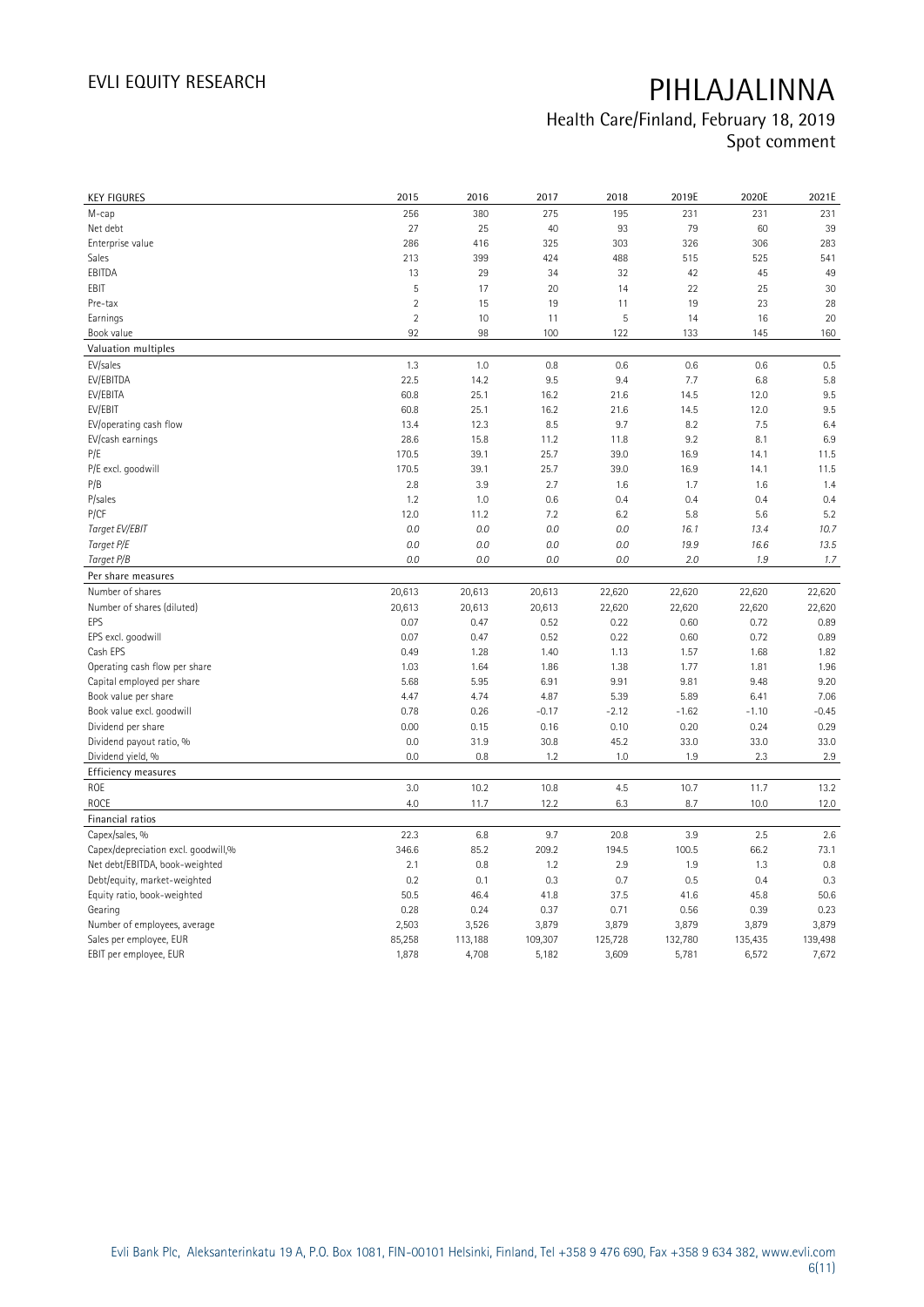**Health Care/Finland, February 18, 2019 Spot comment**

**COMPANY DESCRIPTION:** 

**INVESTMENT CASE:** 

| <b>OWNERSHIP STRUCTURE</b>                 | <b>SHARES</b> | <b>EURm</b> | 0/0     |
|--------------------------------------------|---------------|-------------|---------|
| Lähitapiola Keskinäinen Vakuutusyhtiö      | 3,481,641     | 35.513      | 15.4%   |
| Mww Yhtiö Oy                               | 2,309,010     | 23.552      | 10.2%   |
| Tapiola Keskinäinen Henkivakuutusyhtiö     | 1,892,203     | 19.300      | 8.4%    |
| Elo Pension Company                        | 1,267,161     | 12.925      | 5.6%    |
| Niemistö Leena Katriina                    | 703,475       | 7.175       | $3.1\%$ |
| Fondita Nordic Micro Cap                   | 605,000       | 6.171       | 2.7%    |
| Fennia Mutual Insurance Company            | 530,000       | 5.406       | 2.3%    |
| Ilmarinen Mutual Pension Insurance Company | 490,000       | 4.998       | 2.2%    |
| Nordea Pro Finland Fund                    | 473,418       | 4.829       | 2.1%    |
| Evli Finnish Small Cap Fund                | 390,531       | 3.983       | 1.7%    |
| Ten largest                                | 12,142,439    | 123.853     | 54%     |
| Residual                                   | 10,477,696    | 106.872     | 46%     |
| Total                                      | 22,620,135    | 230.725     | 100%    |

**EARNINGS CALENDAR**

**OTHER EVENTS**

**COMPANY MISCELLANEOUS** CEO: Joni Aaltonen Kehräsaari B, 33200 Tampere CFO: Ville Lehtonen Tel: IR: Taina Erkkilä

 $\overline{\phantom{0}}$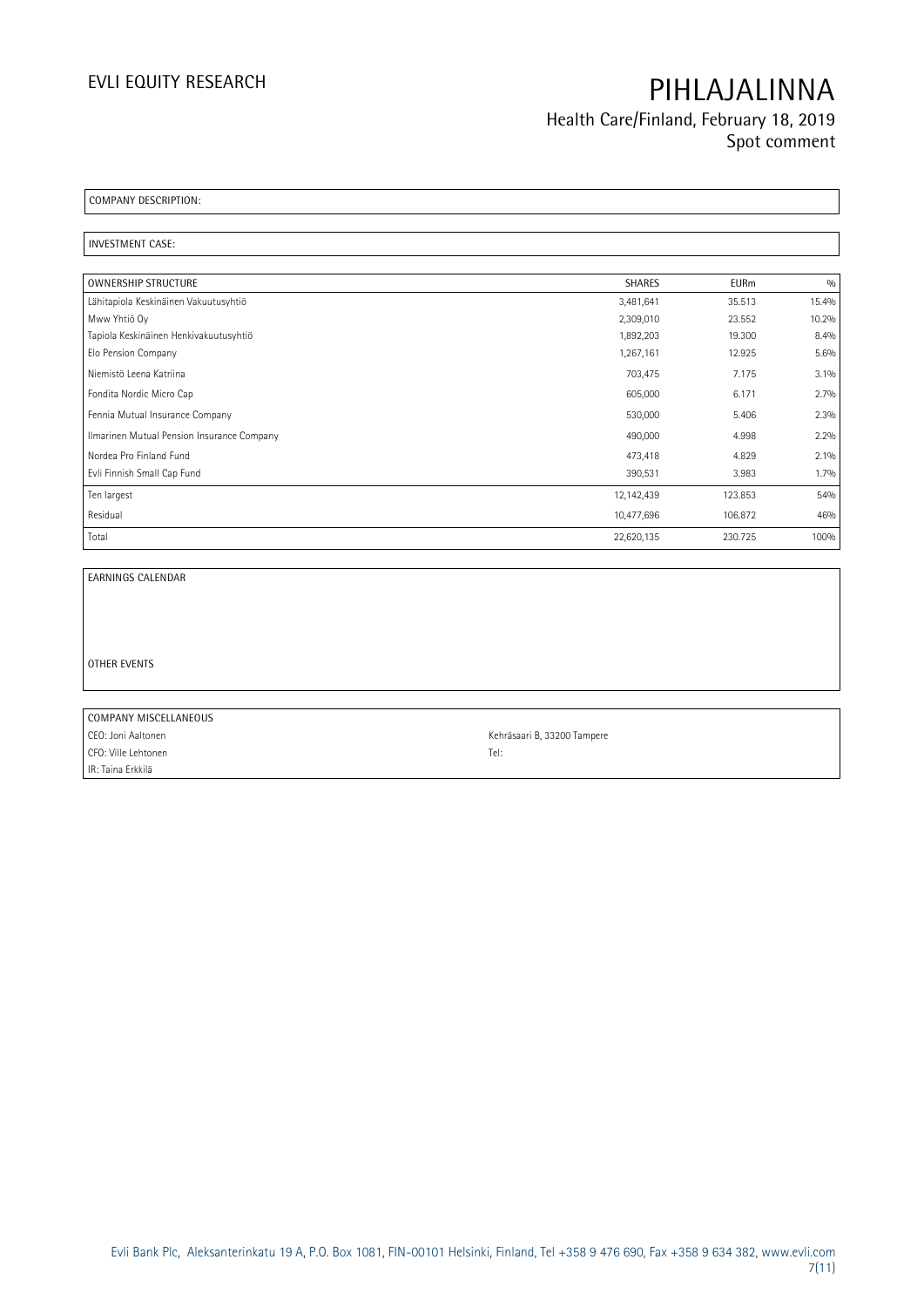**Health Care/Finland, February 18, 2019 Spot comment**

DEFINITIONS

| P/E                                                                              | <b>EPS</b>                                                   |
|----------------------------------------------------------------------------------|--------------------------------------------------------------|
| Price per share                                                                  | Profit before extraordinary items and taxes                  |
| Earnings per share                                                               | $-$ income taxes $+$ minority interest                       |
|                                                                                  | Number of shares                                             |
| P/Sales                                                                          | <b>DPS</b>                                                   |
| Market cap                                                                       | Dividend for the financial period per share                  |
|                                                                                  |                                                              |
| Sales                                                                            |                                                              |
| P/BV                                                                             | <b>CEPS</b>                                                  |
| Price per share                                                                  | Gross cash flow from operations                              |
| Shareholders' equity + taxed provisions per share                                | Number of shares                                             |
|                                                                                  |                                                              |
| P/CF                                                                             | EV/Share                                                     |
| Price per share                                                                  | Enterprise value                                             |
| Operating cash flow per share                                                    | Number of shares                                             |
|                                                                                  |                                                              |
| EV (Enterprise value)                                                            | Sales/Share                                                  |
| Market cap + net debt + minority interest at market value                        | Sales                                                        |
| - share of associated companies at market value                                  | Number of shares                                             |
|                                                                                  |                                                              |
| Net debt                                                                         | EBITDA/Share                                                 |
| Interest bearing debt - financial assets                                         | Earnings before interest, tax, depreciation and amortisation |
|                                                                                  | Number of shares                                             |
|                                                                                  |                                                              |
| EV/Sales                                                                         | EBIT/Share                                                   |
| Enterprise value                                                                 | Operating profit                                             |
| Sales                                                                            | Number of shares                                             |
|                                                                                  |                                                              |
| EV/EBITDA                                                                        | EAFI/Share                                                   |
| Enterprise value                                                                 | Pretax profit                                                |
| Earnings before interest, tax, depreciation and amortisation                     | Number of shares                                             |
|                                                                                  |                                                              |
| EV/EBIT                                                                          | Capital employed/Share                                       |
| Enterprise value                                                                 | Total assets - non interest bearing debt                     |
| Operating profit                                                                 | Number of shares                                             |
|                                                                                  |                                                              |
| Div yield, %                                                                     | Total assets                                                 |
| Dividend per share                                                               | Balance sheet total                                          |
| Price per share                                                                  |                                                              |
|                                                                                  |                                                              |
| Payout ratio, %<br>Total dividends                                               | Interest coverage (x)<br>Operating profit                    |
| Earnings before extraordinary items and taxes - income taxes + minority interest | Financial items                                              |
|                                                                                  |                                                              |
| Net cash/Share                                                                   | Asset turnover (x)                                           |
| Financial assets - interest bearing debt                                         | Turnover                                                     |
| Number of shares                                                                 | Balance sheet total (average)                                |
|                                                                                  |                                                              |
| ROA, %                                                                           | Debt/Equity, %                                               |
| Operating profit + financial income + extraordinary items                        | Interest bearing debt                                        |
| Balance sheet total - interest free short term debt                              | Shareholders' equity + minority interest + taxed provisions  |
| - long term advances received and accounts payable (average)                     |                                                              |
|                                                                                  |                                                              |
| ROCE, %                                                                          | Equity ratio, %                                              |
| Profit before extraordinary items + interest expenses + other financial costs    | Shareholders' equity + minority interest + taxed provisions  |
| Balance sheet total - non interest bearing debt (average)                        | Total assets - interest free loans                           |
|                                                                                  |                                                              |
| ROE, %                                                                           | CAGR, %                                                      |
| Profit before extraordinary items and taxes - income taxes                       | Cumulative annual growth rate = Average growth per year      |
| Shareholders' equity + minority interest + taxed provisions (average)            |                                                              |
|                                                                                  |                                                              |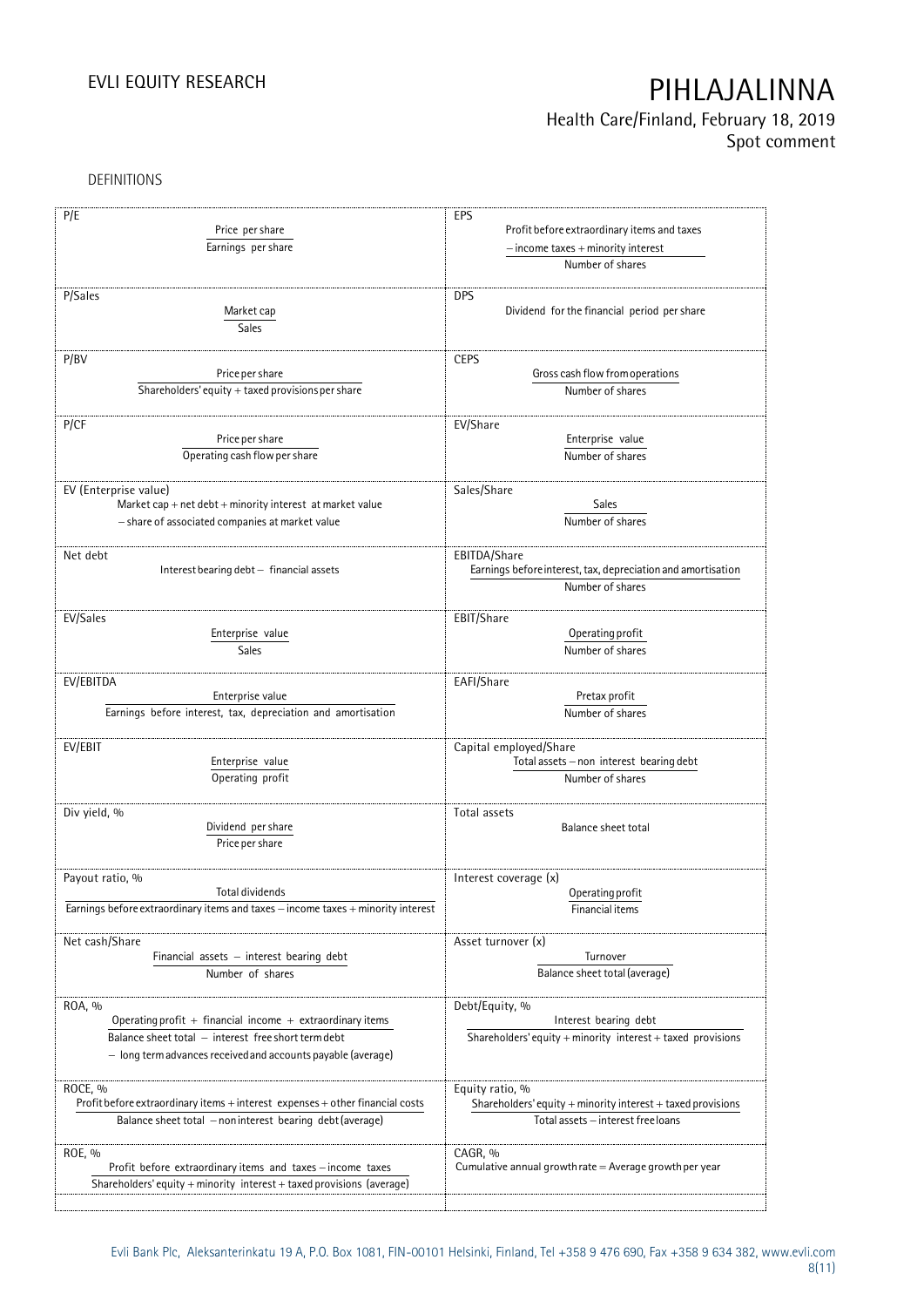## **Health Care/Finland, February 18, 2019**

**Spot comment**

### Important Disclosures

Evli Research Partners Plc ("ERP") uses 12-month target prices. Target prices are defined by utilizing analytical techniques based on financial theory including (but not limited to) discounted cash flow analysis and comparative valuation. The selection of valuation methods depends on different circumstances. Target prices may be altered on the basis of new information coming to light in the underlying company or changes in interest rates, changes in foreign exchange rates, other securities prices or market indices or outlook for the aforementioned factors or other factors that may change the conditions of financial markets. Recommendations and changes by analysts are available at https://research.evli.com/JasperAllModels.action?authParam=key;461&tauthParam=x;G3rNagWrtf7K&tauthType=3 Detailed information about the valuation or methodology and the underlying assumptions is accessible via ERP: [http://research.evli.com](http://research.evli.com/) Investment recommendations are defined as follows: Target price compared to share price Recommendation<br>  $\leq -10\%$  SFII  $\langle$  -10 % SELL<br>-10 - (+10) % SELL  $-10 - (+10) \%$  HOL<br>  $> 10 \%$  BUY  $> 10\%$ ERP's investment recommendation of the analyzed company is in general updated 2 – 4 per year. 60% 56% 50% 40% 33% 30% 20% 10% 10%  $0%$ Sell Hold Buy The graph above shows the distribution of ERP's recommendations of companies under coverage in 16th of April 2018. If recommendation is not given, it is not mentioned here.

### Name(s) of the analyst(s): Häyhä

This research report has been prepared by Evli Research Partners Plc ("ERP" or "Evli Research"). ERP is a subsidiary of Evli Bank Plc. Production of the investment recommendation has been concluded on [18.2.2019, 8:00]. This report has been published on [18.2.2018, 8:35].

None of the analysts contributing to this report, persons under their guardianship or corporations under their control have a position in the shares of the company or related securities.

The date and time for any price of financial instruments mentioned in the recommendation refer to the previous trading day's closing price(s) unless otherwise stated in the report.

Each analyst responsible for the content of this report assures that the expressed views accurately reflect the personal views of each analyst on the covered companies and securities. Each analyst assures that (s)he has not been, nor are or will be, receiving direct or indirect compensation related to the specific recommendations or views contained in this report.

Companies in the Evli Group, affiliates or staff of companies in the Evli Group, may perform services for, solicit business from, hold long or short positions in, or otherwise be interested in the investments (including derivatives) of any company mentioned in the publication or report.

Neither ERP nor any company within the Evli Group have managed or co-managed a public offering of the company's securities during the last 12 months prior to, received compensation for investment banking services from the company during the last 12 months prior to the publication of the research report.

ERP has signed an agreement with the issuer of the financial instruments mentioned in the recommendation, which includes production of research reports. This assignment has a limited economic and financial impact on ERP and/or Evli. Under the assignment ERP performs services including, but not limited to, arranging investor meetings or –events, investor relations communication advisory and production of research material.

ERP or another company within the Evli Group does not have an agreement with the company to perform market making services.

For the prevention and avoidance of conflicts of interests with respect to this report, there is an information barrier (Chinese wall) between Investment Research and Corporate Finance units concerning unpublished investment banking services to the company. The remuneration of the analyst(s) is not tied directly or indirectly to investment banking transactions performed by Evli Bank Plc or any company within Evli Group.

This report has not been disclosed to the company prior to its dissemination.

This report is provided and intended for informational purposes only and may not be used or considered under any circumstances as an offer to sell or buy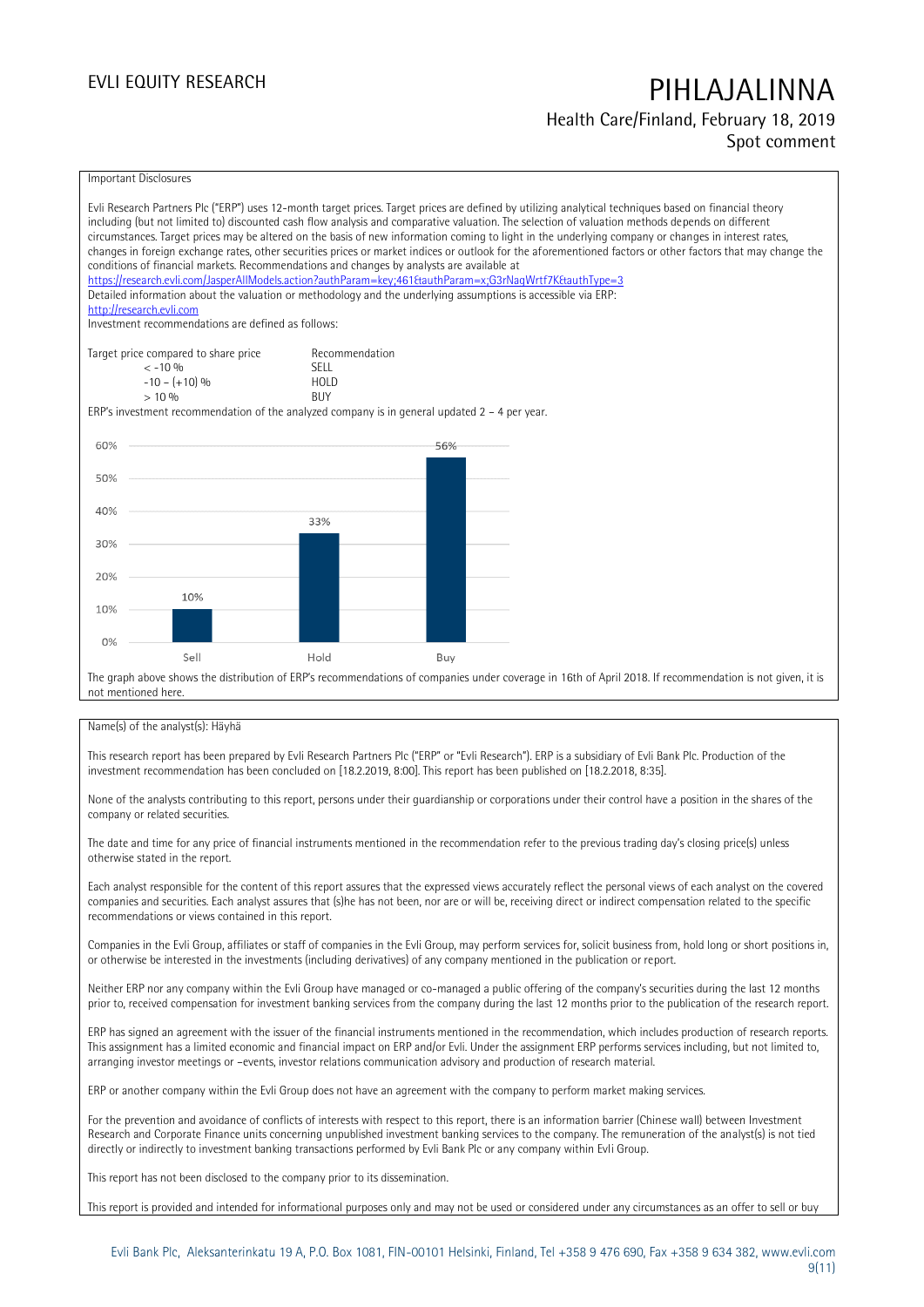### **Health Care/Finland, February 18, 2019 Spot comment**

any securities or as advice to trade any securities.

This report is based on sources ERP considers to be correct and reliable. The sources include information providers Reuters and Bloomberg, stock-exchange releases from the companies and other company news, Statistics Finland and articles in newspapers and magazines. However, ERP does not guarantee the materialization, correctness, accuracy or completeness of the information, opinions, estimates or forecasts expressed or implied in the report. In addition, circumstantial changes may have an influence on opinions and estimates presented in this report. The opinions and estimates presented are valid at the moment of their publication and they can be changed without a separate announcement. Neither ERP nor any company within the Evli Group are responsible for amending, correcting or updating any information, opinions or estimates contained in this report. Neither ERP nor any company within the Evli Group will compensate any direct or consequential loss caused by or derived from the use of the information represented in this publication.

All information published in this report is for the original recipient's private and internal use only. ERP reserves all rights to the report. No part of this publication may be reproduced or transmitted in any form or by any means, electronic, mechanical, photocopying, recording or otherwise, or stored in any retrieval system of any nature, without the written permission of ERP.

This report or its copy may not be published or distributed in Australia, Canada, Hong Kong, Japan, New Zealand, Singapore or South Africa. The publication or distribution of this report in certain other jurisdictions may also be restricted by law. Persons into whose possession this report comes are required to inform themselves about and to observe any such restrictions.

Evli Bank Plc is not registered as a broker-dealer with the U. S. Securities and Exchange Commission ("SEC"), and it and its analysts are not subject to SEC rules on securities analysts' certification as to the currency of their views reflected in the research report. Evli Bank is not a member of the Financial Industry Regulatory Authority ("FINRA"). It and its securities analysts are not subject to FINRA's rules on Communications with the Public and Research Analysts and Research Reports and the attendant requirements for fairness, balance and disclosure of potential conflicts of interest. This research report is only being offered in U.S. by Auerbach Grayson & Company, LLC (Auerbach Grayson) to Major U.S. Institutional Investors and is not available to, and should not be used by, any U.S. person or entity that is not a Major U.S. Institutional Investor. Auerbach Grayson is a broker-dealer registered with the U.S. Securities and Exchange Commission and is a member of the FINRA. U.S. entities seeking more information about any of the issuers or securities discussed in this report should contact Auerbach Grayson. The securities of non-U.S. issuers may not be registered with or subject to SEC reporting and other requirements.

ERP is not a supervised entity but its parent company Evli Bank Plc is supervised by the Finnish Financial Supervision Authority.